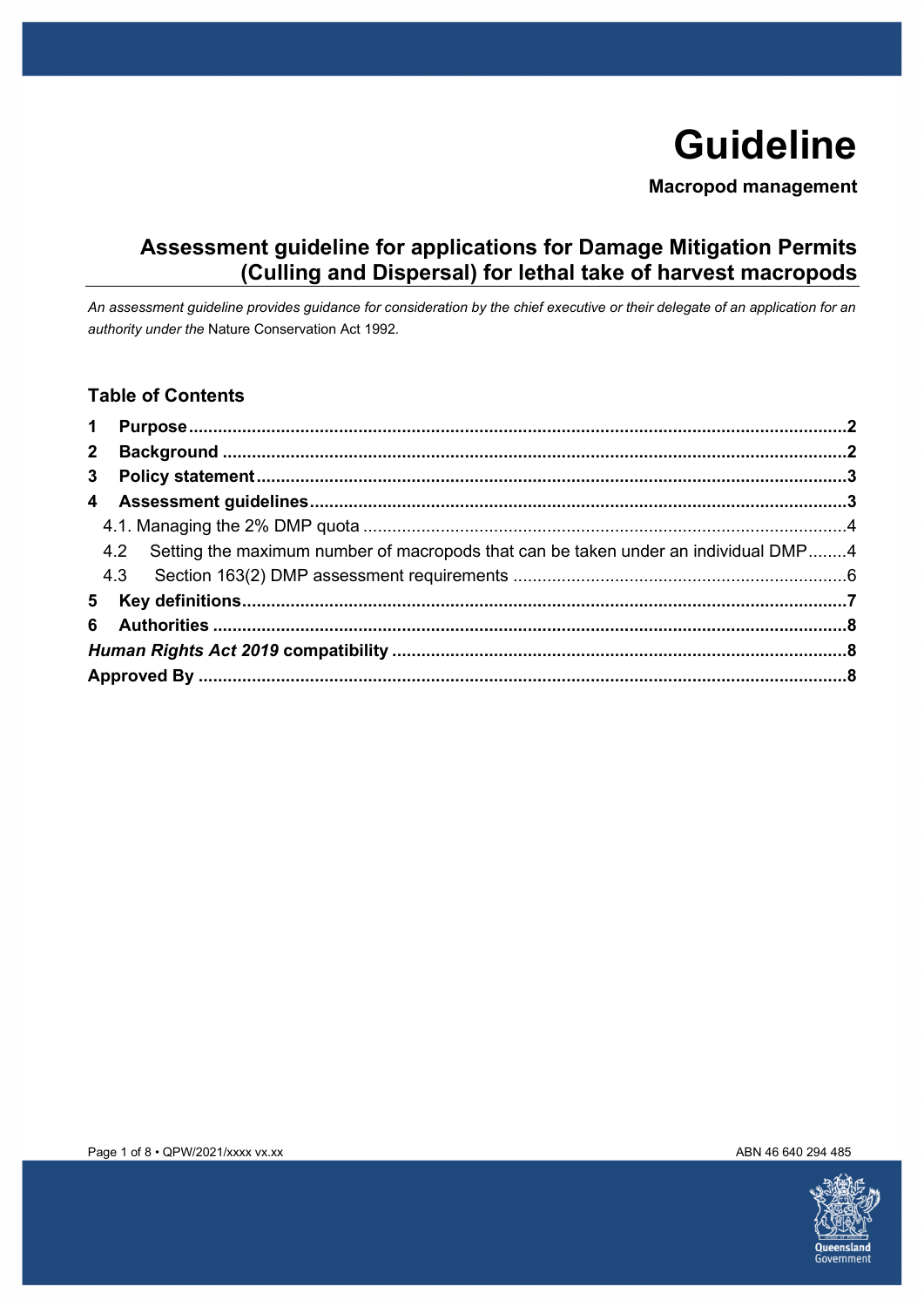### <span id="page-1-0"></span>**1 Purpose**

This assessment guideline outlines the specific matters that the Department of Environment and Science needs to consider when deciding an application for a Damage Mitigation Permit for the lethal management of harvest macropods (see definitions).

In accordance with section 174B of the *Nature Conservation Act 1992* (NCA), the chief executive or their delegate must have regard to the provisions and requirements of this assessment guideline when considering an application for a Damage Mitigation Permit for the lethal take of harvest macropods.

### <span id="page-1-1"></span>**2 Background**

The chief executive or their delegate may consider applications for Damage Mitigation Permits (DMPs) made under *Nature Conservation (Animals) Regulation 2020* (the Animals Regulation) that allow the permit holder to carry out lethal take of native wildlife. These permits can be issued to prevent damage or loss caused, or likely to be caused, by the animal (e.g. economic loss, or a loss of ecological sustainability), or prevent or minimise a threat, or potential threat, to human health or wellbeing caused, or likely to be caused, by the animal.

One type of animal taken under DMPs is large macropod species which, in large numbers and high densities, can cause significant impacts on commercial crops and pastures. Three macropod species (red kangaroos, eastern grey kangaroos and common wallaroos) taken under DMPs are also harvested under a science-based sustainable use program that applies population surveys and monitoring to determine an estimated population size for each of the harvest macropods in each of the regions/zones. This harvest system is regulated under the *Nature Conservation (Macropod) Conservation Plan 2017* (the Macropod Conservation Plan) and the Wildlife Trade Management Plan under the Commonwealth *Environmental Protected and Biodiversity Conservation Act 1999*.

The Macropod Conservation Plan sets out the number of animals that can be lethally taken under a DMP. This quota for annual take under DMPs ensures that the take of the species is ecologically sustainable. The quota for DMPs is restricted to 2% of the estimated population of each harvest macropod for a calendar year by the Macropod Conservation Plan. Restricting the granting of DMPs in this way provides a clear limit that ensures the lethal take of harvest macropods operates as a sustainable program.

The Macropod Conservation Plan also sets a 'relevant maximum amount', which is the percentage of the population estimate of a harvest macropod that can be harvested for commercial purposes (in a region/zone). This is published in a Macropod Harvest Notice as a percentage of the population estimate for each species.

There is also a general requirement placed on the issue of all lethal DMPs for economic loss and damage that landholders must first be able to show they have implemented non-lethal control measures, and these measures have been ineffective. The consistent application of this requirement is important in the case of macropod DMPs, as in some areas non-lethal measures can be sufficient and this allows the quota to be allocated where and when the impacts from macropod damage need to be addressed by lethal take.

Due to the application of a fixed quota and other restrictions applied to DMPs it is necessary to establish specific arrangements to provide for equitable access to the quota for landholders across different geographic areas, and throughout the calendar year. This assessment guideline sets out the arrangements to ensure that the quota for lethal take of harvest macropods under DMPs can be accessed equitably across the community, particularly in years where the quota may be significantly reduced.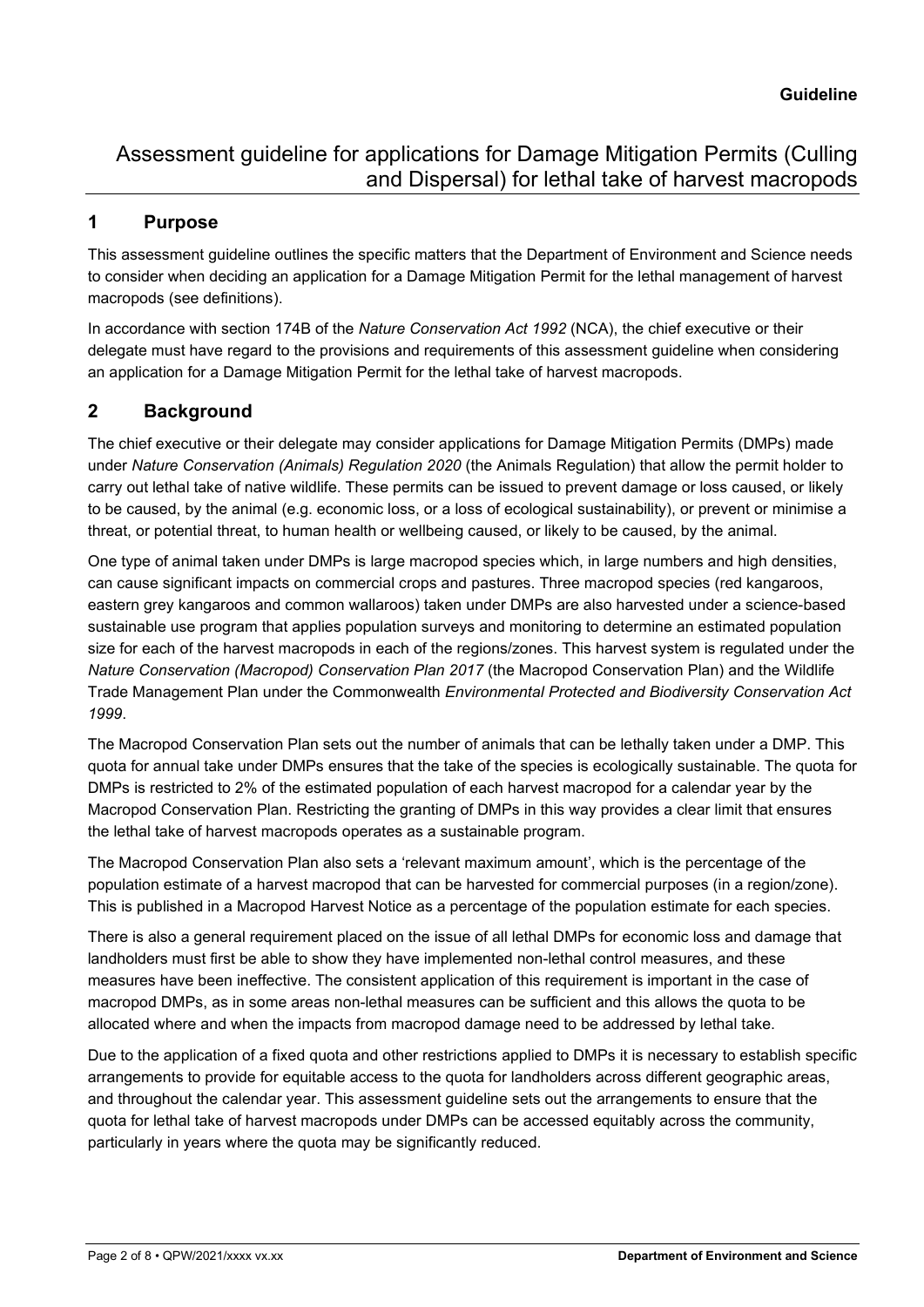#### <span id="page-2-0"></span>**3 Policy statement**

Queensland's native wildlife is protected by legislation that aims to conserve wildlife and its habitat, and to allow for sustainable use of wildlife.

Under section 69 of the Macropod Conservation Plan the lethal take of harvest macropods is limited by a statutory annual quota of 2% of the estimated population size established under the commercial harvest scheme and Wildlife Trade Management Plan. These population estimates are calculated annually for each species, in each of five population estimate regions.

The lethal take of macropods on land used for grazing and agriculture under a DMP is also restricted to those cases where the landholder has attempted to use non-lethal measures to manage the relevant damage or loss, and where those measures have not been effective in avoiding damage and loss.

This assessment guideline establishes the assessment and permitting procedures to ensure that the 2% quota in any given year is distributed amongst landholders proportionately across the regions and throughout the calendar year, and to those landholders who remain impacted by macropods after implementing non-lethal measures.

The assessment and permitting procedures will involve:

- Processes for tracking the allocation of the 2% DMP quota for each species in each population estimate region;
- Setting a maximum number of each of the harvest macropods that can be approved under any given DMP, based on the size of the population estimate; and
- Where populations of harvest macropods are below a key threshold, setting the minimum criteria for assessing the non-lethal measures used by landholders prior to the use of lethal control.

Note that the assessment of DMPs is subject to a range of additional considerations and criteria set out in the Animals Regulation. This assessment guideline addresses specific issues relevant to deciding applications for DMPs for harvest macropods that arise from the allocation of the total permit numbers within the 2% quota (set out in section 69 of the Macropod Conservation Plan).

### <span id="page-2-1"></span>**4 Assessment guidelines**

When assessing an application for a DMP for lethal take of harvest macropods the chief executive or their delegate is bound by:

- Section 69 of the Macropod Conservation Plan, to not issue DMPs where the total permit number for the macropod has reached the 2% quota based on the estimated population in that calendar year;
- Section 163(2)(a) of the Animals Regulation, to only issue a lethal DMP if macropods are causing or may cause damage which may cause significant economic loss, or harm to ecological sustainability;
- Section 163(2)(b) of the Animals Regulation, to only issue a lethal DMP if the relevant landholder has made reasonable attempts to prevent or minimise the damage, and these attempts have not been effective.

In addition, when considering an application for a DMP for lethal take of harvest macropods, under section 241 of the Animals Regulation, the chief executive or their delegate must take into consideration:

the public interest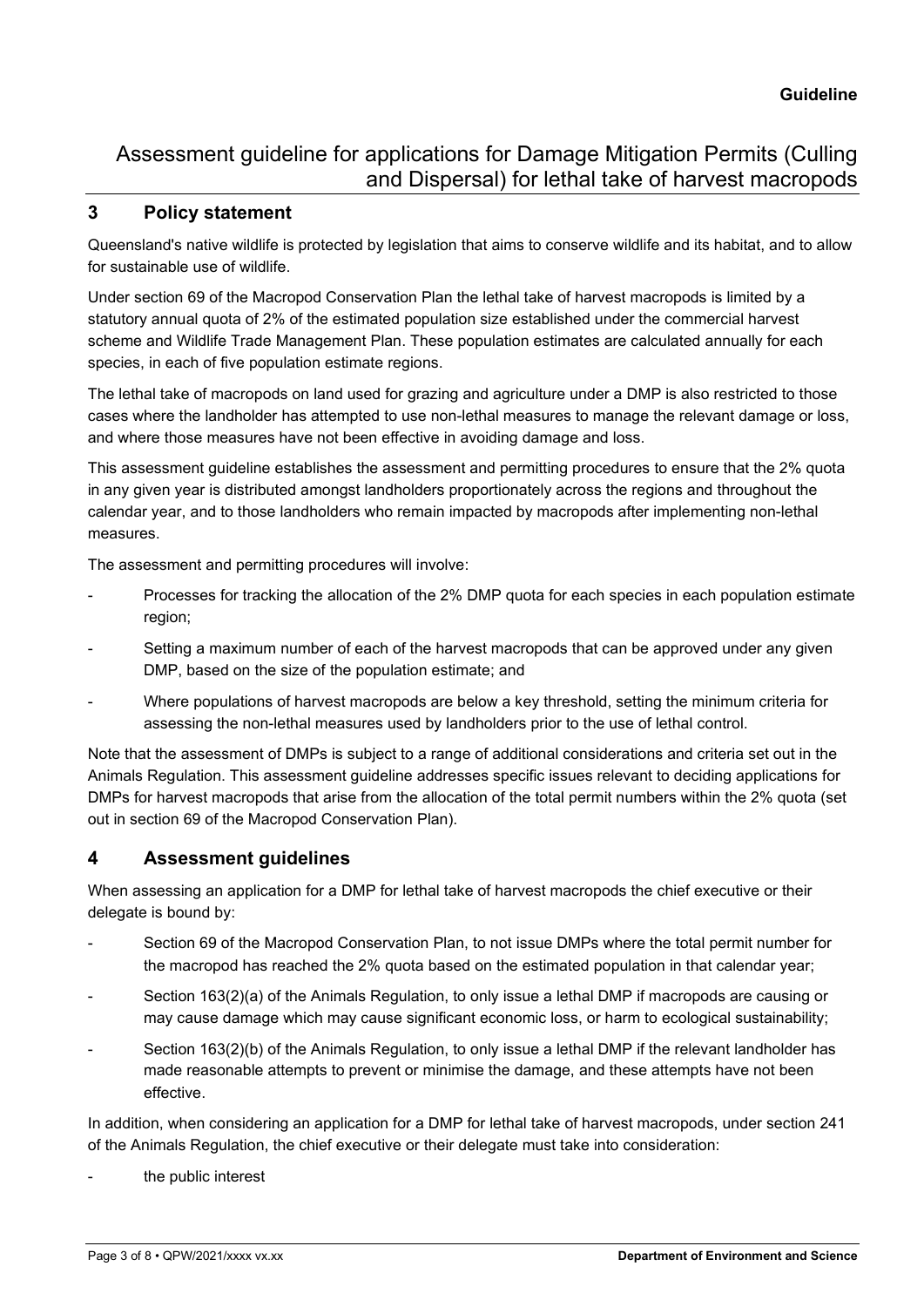the effect the grant of the authority may have on the fair and equitable access to nature, in particular, the ecologically sustainable use of wildlife.

To ensure consistent application of these criteria and considerations, the delegate will be guided by each of the following considerations (i.e. 4.1, 4.2, and 4.3) when deciding an application for a DMP for harvest macropods. As noted above, the assessment of a DMP for harvest macropods includes a number of other more general considerations and criteria set out in the Animals Regulation, which must be considered and addressed by the chief executive or their delegate, but are not addressed in this guideline.

#### <span id="page-3-0"></span>**4.1. Managing the 2% DMP quota**

The Macropod Conservation Plan restricts the issue of DMPs by not allowing them to be granted for a harvest macropod once the quota for the lethal take of 2% of the estimated population of that harvest macropod has been reached in any given year (see section 69).

Each year the Department of Environment and Science publishes the results of its annual macropod survey, and provides population estimates by species and region. The population estimates developed in one calendar year are then used to set the sustainable use and DMP quota for the following calendar year.

In accordance with the Commonwealth-approved Wildlife Trade Management Plan (WTMP) these population estimates are produced annually, for each species, across five **Population estimate regions** (see current Nature Conservation (Macropod Harvest Period) Notice for a list of local councils in each region). This **Population estimate region**-based approach to population estimates, and the setting of quotas by region, is an integral part of the approved WTMP, and the sustainable harvest program established under the Macropod Conservation Plan.

All DMPs issued for harvest macropods will set a maximum number of animals that can be taken from each species during the DMP period. After each licence is issued this number of approved macropods will be entered into a tracking system by **Population estimate regions** and species. Where properties span more than one harvest region or zone the approved amount will be entered against each of the regions in an equal proportion (or where the delegate decides specific circumstances warrant another arrangement to be used).

The delegate will also reserve part of this quota for each region (e.g. 100 harvest macropods from each species) in the event of public safety issues involving macropods that have become aggressive and attacked members of the public, and need to be removed.

#### <span id="page-3-1"></span>**4.2 Setting the maximum number of macropods that can be taken under an individual DMP**

Section 69 of the Macropod Conservation Plan sets a 2% statutory limit on the total number of harvest macropods that can be taken under DMPs in a year. For this quota system to operate over the entire year, there needs to be a process in place to regulate the number of harvest macropods taken under DMPs to ensure that permit numbers needed by landholders in the latter half of the year will be available to manage impacts from macropods.

The risk of allocating most of the quota early in the year is particularly high when the estimated macropod population is lower, as the DMP quota will also be reduced. To address this, the maximum number of harvest macropods that can be approved under a lethal DMP will vary proportionately to the estimated population level of each macropod species. As a result, lower individual permit numbers will be set when there is a reduced DMP quota available for a given region and species.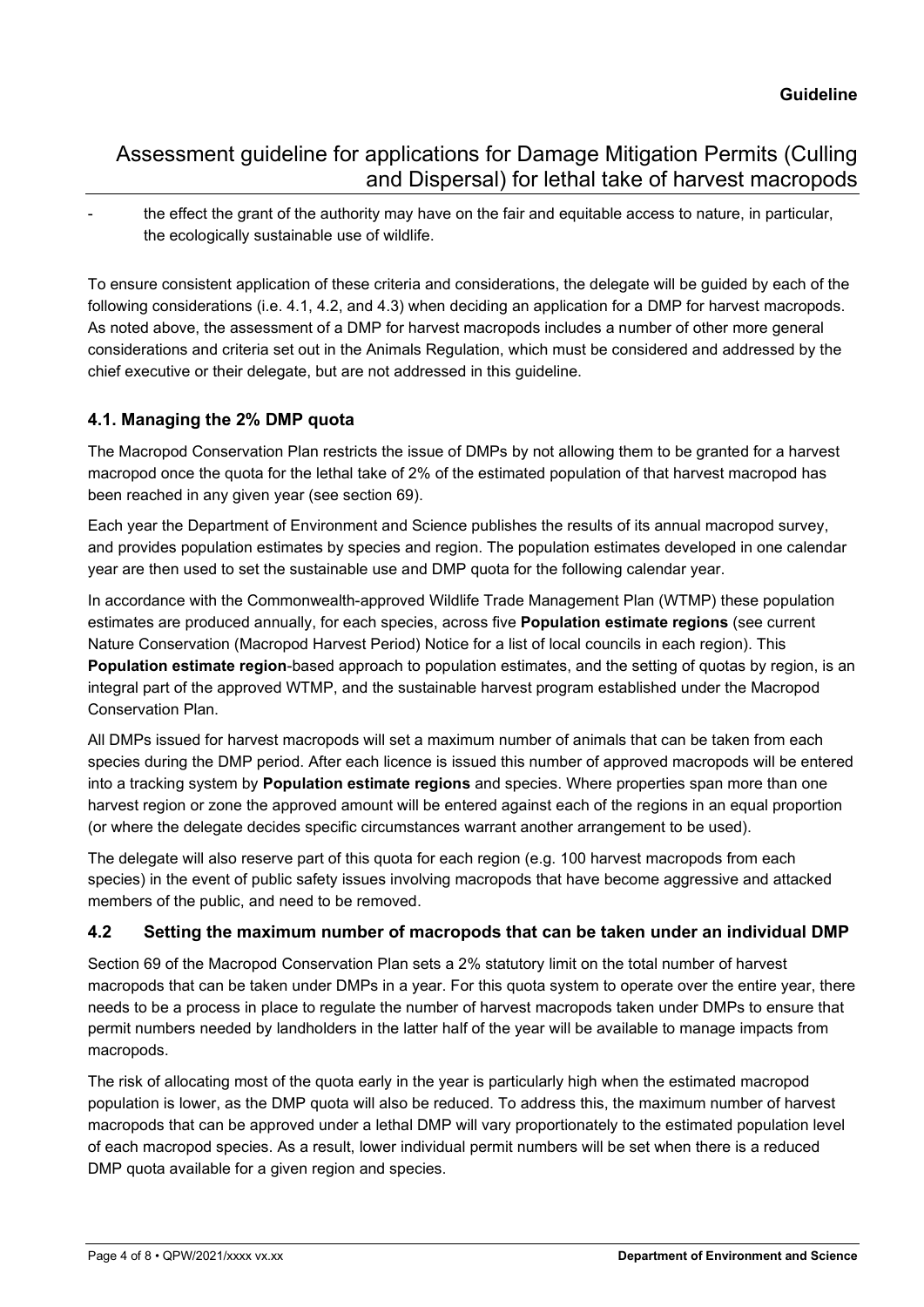The estimated population size for harvest macropods in each of the harvest zones or regions is determined using a standardised methodology and is informed by long-term information about variations in macropod populations in each zone. This estimate is used to determine the maximum percentage of the population of the harvest macropods that can be harvested within a harvest zone or region. This percentage is referred to as the 'relevant maximum amount' and is published in the Harvest Period Notice to provide an accurate indicator of the proportion of the population of each harvest macropod that can be harvested sustainably within each harvest zone or region.

The following table identifies how the rate of lethal take under DMPs will be managed by varying the maximum number of harvest macropods that are allocated to an individual DMP as their population fluctuates. The relevant maximum amount (%) allocated for harvest for a macropod species within a specific harvest zone or region will be used as a robust and reliable indicator of abundance.

| <b>Restriction</b>                        | <b>Relevant maximum amount for</b><br>region and species (stated in<br><b>current Harvest Period Notice)</b> | Limit for number of macropods<br>allocated to an individual DMP<br>(by species) |
|-------------------------------------------|--------------------------------------------------------------------------------------------------------------|---------------------------------------------------------------------------------|
| Standard restriction                      | Relevant maximum amount for the<br>species/region is set at 10% or more                                      | 1000 for that species                                                           |
| Level 1 reduced population<br>restriction | Relevant maximum amount for the<br>species/region is set at more than<br>5%, but less than 10%               | 400 for that species                                                            |
| Level 2 reduced population<br>restriction | Relevant maximum amount for the<br>species/region is 5% or less,<br>(including where no amount is set)       | 200 for that species                                                            |

This mechanism regulates the number of macropods allocated to an individual permit (the Animals Regulation and this assessment guideline do not set any limits on the number of DMPs that can be issued to any given landholder in a calendar year). Restricting the number of macropods allocated to a permit in this way will avoid the disproportionate allocation of the DMP quota to those landholders who apply first (i.e. those who have to address macropod damage early in the year) and those who apply for the maximum permit allocation but are unable to take that many macropods during the permit period.

*As an example, if a harvest zone has a relevant maximum amount for eastern grey kangaroos of 100,000*  individuals and 15 landholders apply for DMPs each for 1000 animals but only take 400 each, then the *remaining 600 cannot be reallocated. This means that for the 15 landholders, 9000 macropods have been allocated but not taken and will not be available to other landholders. If level 1 restrictions were in place, the landholders would achieve the same outcome and there would be no impact on the DMP quota for other landholders who need to apply for a DMP later in the year.* 

The number of macropods allocated to a permit may need to be further restricted below the levels shown above where there is evidence to indicate a relatively high probability that the DMP quota would otherwise be overused in a particular region or zone and within a short timeframe, disadvantaging some landholders.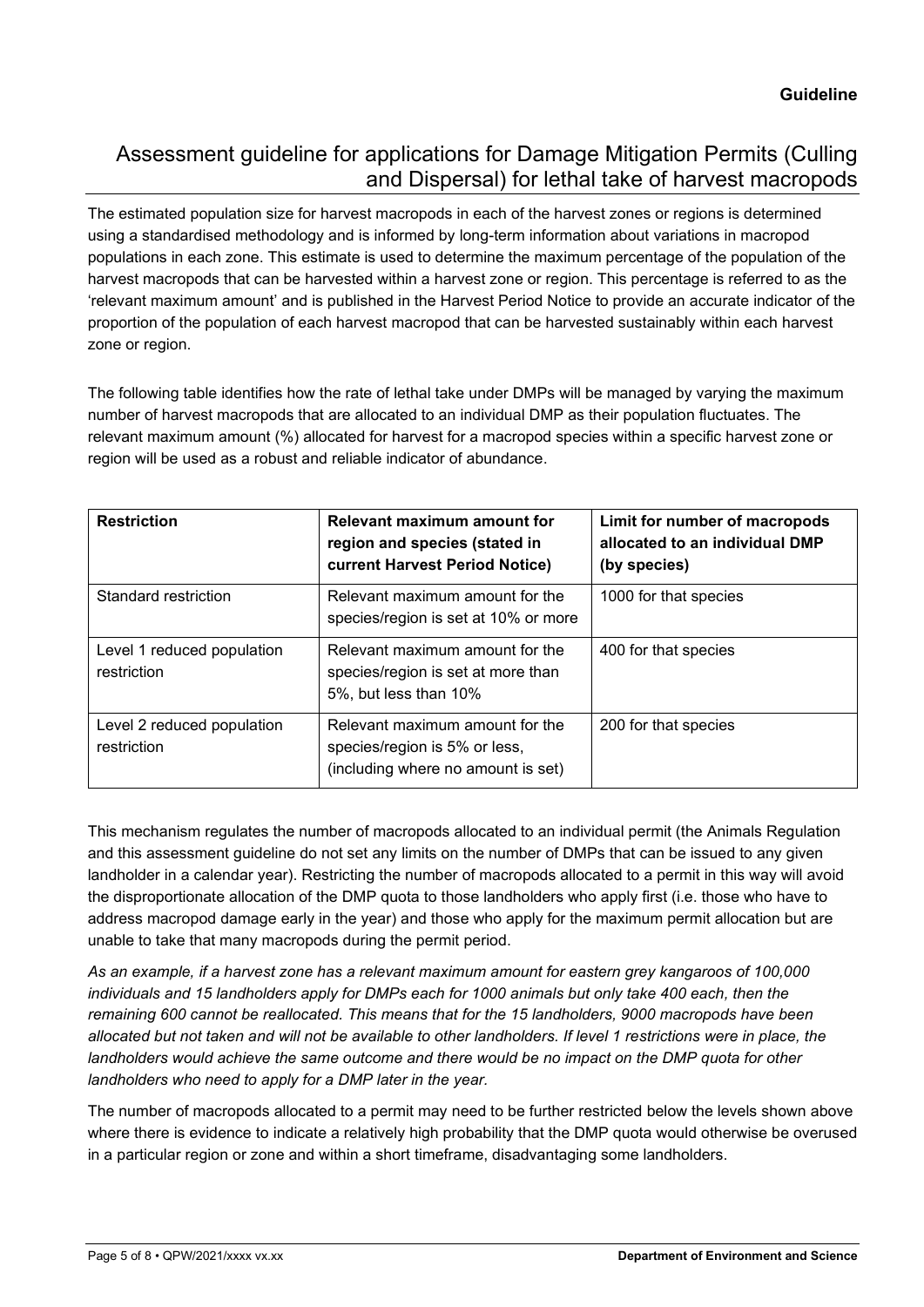#### <span id="page-5-0"></span>**4.3 Section 163(2) DMP assessment requirements**

Section 163(2) of the Animals Regulation sets out criteria that must be met for a DMP to be issued for a harvest macropod. Under this provision the delegate must be satisfied of all of the following criteria:

- (a) the animal is causing, or may cause, damage; and
- (b) the landholder of the land… has made a reasonable attempt to prevent or minimise the damage and the action taken has not prevented or minimised the damage; and
- (c) if the damage is not prevented or controlled—
	- (i) persons may suffer significant economic loss; or
	- (ii) the ecological sustainability of nature is likely to be harmed.

Across the full range of interactions with native animals that can occur there is a proportion that create damage and loss. There are also a set of practical measures specific to these different circumstances that can be employed to meet the criteria prescribed in section 163. Consequently, the evidence required to meet this criteria will vary significantly depending on the behaviour of the animal and the environment it is in.

The harvesting of macropods under a DMP is limited by a fixed statutory quota that needs to be allocated equitably among those landholders who have a genuine need to address macropod damage. This means assessing officers need to ensure that applications for DMPs to harvest macropods are assessed against the criteria in section 163 in a rigorous and consistent way. The assessment needs to ensure that non-lethal measures have been used extensively before they are regarded as ineffective and that there is a genuine need for lethal take reflected in the extent of damage occurring and the number of harvest macropods present.

Circumstances can occur where a landholder is applying for a second DMP after already reaching the limit set for that species under a previous DMP in the same harvest period. When assessing the requirement under section 163 for a DMP for harvest macropods for a second DMP, the delegate will (wherever possible) seek specific objective evidence of the types of impacts (or potential impacts) on the landholder, and the measures used to address the damage or loss from the macropods. These could include:

- Detailed photographic evidence of pasture impacts caused by the macropods
- Receipts for additional feed purchased for stock, to provide supplemental feeding
- Receipts or photographic evidence related to the equipment/supplies used to deter/disperse macropods (e.g. noise-making devices)
- Detailed photographic evidence or receipts for fencing or other control methods used to reduce access to pasture or water resources
- Signed affidavits detailing the specific measures already used to reduce the loss or damage caused by the animals.

Where such evidence isn't available, the delegate will ensure that the applicant provides equivalent information to allow for a consistent assessment of the three key tests set out in section 163. The requirement on the delegate to seek this evidence for repeat applications within a single harvest period does not limit the evidence the delegate may require to support an initial DMP application.

It should be noted that there are no specific deterrent/prevention measures that are compulsory for a landholder to use to satisfy the requirement of section 163. Each circumstance has different aspects and an applicant only needs to demonstrate that they have made a reasonable attempt to reduce the impact from the animals. What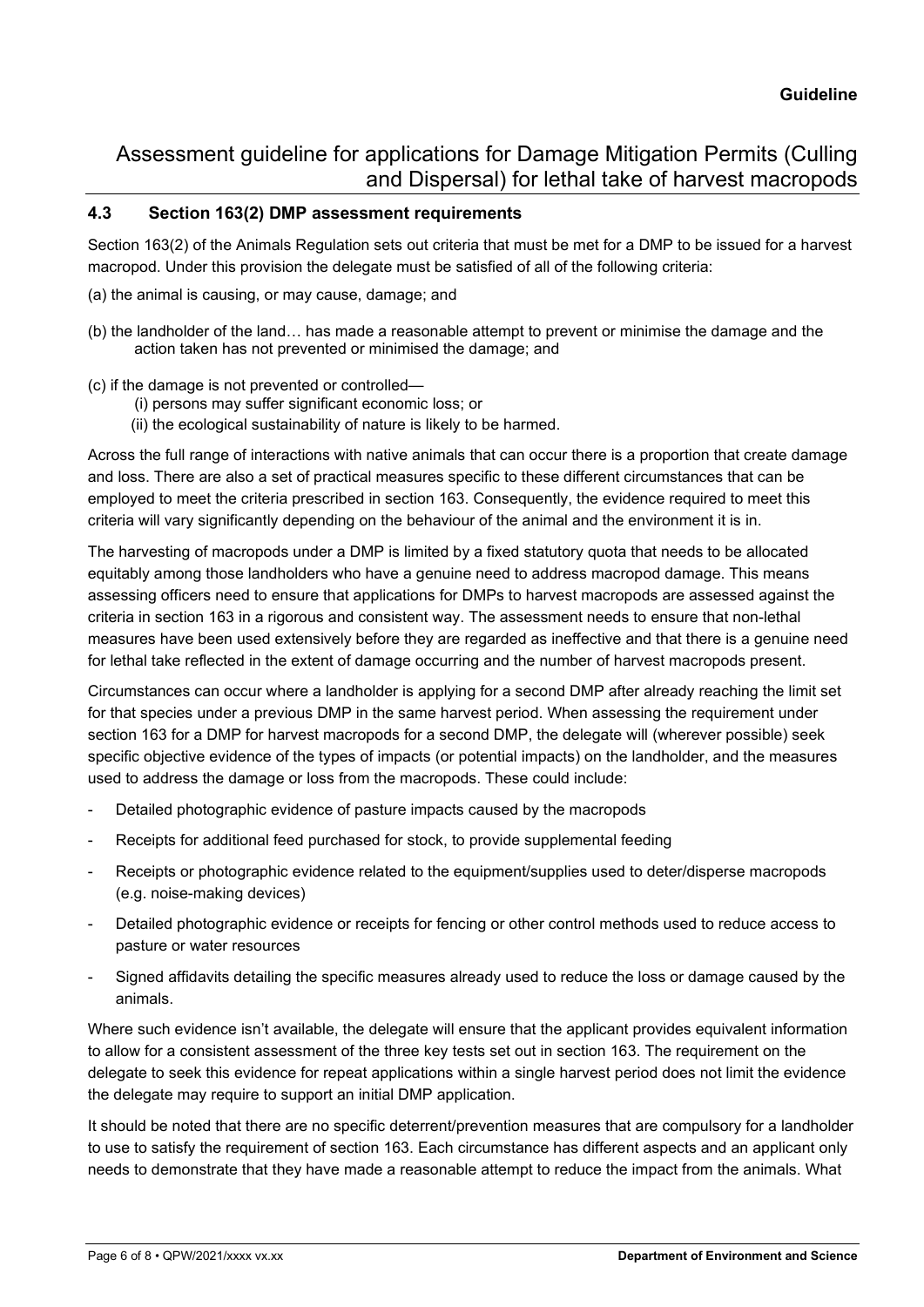constitutes a reasonable measure will vary based on a range of factors including the size of the property and the extent of the macropod populations in the area.

### <span id="page-6-0"></span>**5 Key definitions**

In this assessment guideline:

**Estimated population size** – for a harvest macropod, means the population size estimated by the chief executive for the macropod in the population estimate region.

**Harvest macropod –** means a species of macropod for which a harvest period has been declared by a Harvest Period Notice, and within a region subject to the harvest period notice.

**Population estimate region –** means the area in which a population estimate of harvest macropods is determined, and quotas are then set as a percentage of this estimate (i.e. the relevant maximum amount specified under regulation). At the time of writing these include the Central North region, Central South region, Central East region, the Eastern Zone, and the Western Zone as defined in the current Harvest Period Notice.

**Quota -** in the context of damage mitigation permits for lethal take of macropods, means 2% of the estimated population size of a macropod for a given year and is set as the total limit of a macropod that can be taken under damage mitigation permits in that year within **Population estimate regions**.

**Total permit number** – for a harvest macropod for a calendar year, means the total number of macropods of the same species for which damage mitigation permits have been issued or given under the *Nature Conservation (Animals) Regulation 2020* in a year.

**Relevant maximum amount** – means the maximum percentage of a harvest macropod estimated population that can be harvested under a licence.